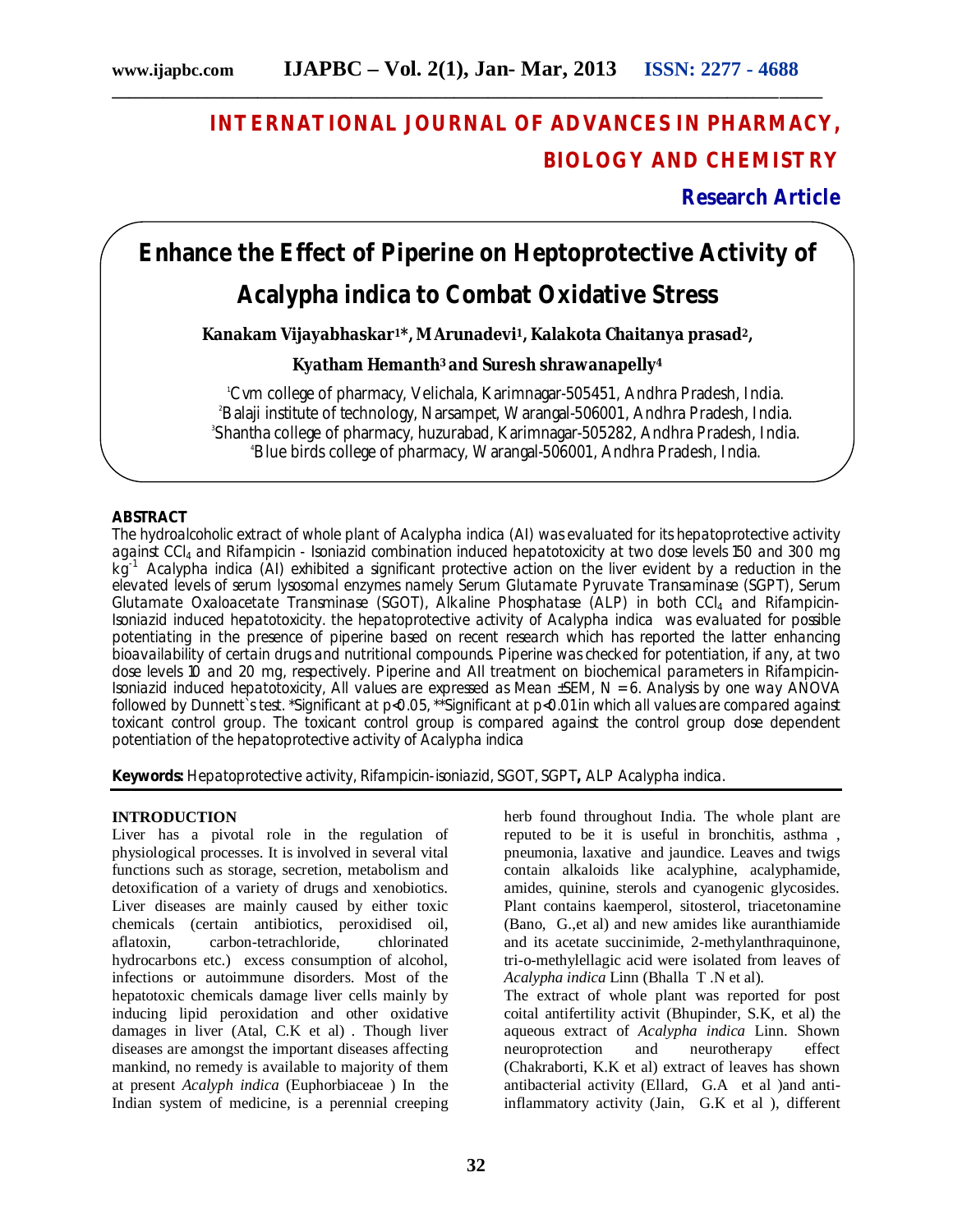extracts of *Acalypha indica* Linn. shown Larvicidal and ovicidal activity against *Anopheles stephensi* (Juvekar, A.R et al, and Antibacterial activity of biosynthesized silver nanoparticles from *Acalypha indica* Linn. has been reported(Lal, S. et al).

Only few plants are really very promising hepatoprotective agents. Realizing the importance and common use of the whole plant of *Acalypha indica* in the treatment of liver disorders by several tribes in India, it was decided to investigate the hepatoprotective activity of *Acalypha indica* whole plant. Piperine is reported to increase the bioavailability of valuable phytochemicals present in other species and can boost the activity of biochemically active compounds such as phenytoin (Misra, A.N. et al) co-enzyme Q ( Nandave, M et al ), beta-carotene (Rafatullah, S et al) curcumin (Recknagel, R.O et al) and a variety of other spices by up to several hundred percent, depending on the molecule concerned.

Since no effective treatment has been established for liver disorders, it is very crucial to find out the manner in which liver can be best treated. The possibility of enhancing the existing activity of *Acalypha indica* with piperine thereby increasing its efficacy might open new vistas in the treatment of liver disorders. In general, such an approach would ensure increase in efficacy of herbal formulations used to treat oxidative stress in the liver and also help combat tuberculosis more effectively which has remained a life threatening disease. An attempt was hence made to evaluate the hepatoprotective activity<br>of roots of *Acalypha indica* and subsequently of roots of *Acalypha indica* investigate the effect of piperine, if any, on its bioactivity.

#### **MATERIALS AND METHODS**

**Animals:** Albino Wistar rats of either sex, in the weight range of 180-200 g, maintained on natural light/dark cycle, at a temperature of  $25 \pm 2 \degree$ C, commercial pellet diet and water *ad libitum* were used in the study. Experimental protocols for the pharmacological and toxicity studies were reviewed and approved by the Institutional Animal Ethics Committee (Animal House Registration No. 23/2001/CPCSEA) which conforms to the Indian National Science Academy Guidelines for the use and care of experimental animals in research.

**Plant materials and drugs:** whole plant of *Acalypha indica* were collected from Local area of Warangal, authenticated by Dr.Rju kakatiya university, Warangal AP. November 2011, coarsely powdered in a micro-pulverized and subjected to Sox let extraction, using a hydro alcoholic (70% ethanol) solvent at a temperature of 70 °C. The extract was concentrated by drying it over a water bath at a temperature of 70 °C. Silymarin obtained from Sigma Aldrich, Mumbai, was used as a reference standard for this study. Rifampicin and Isoniazid were obtained as gift samples from Mc leods Pharmaceuticals and Ajanta Pharma Ltd., Mumbai, respectively. All serum marker enzyme estimations were carried out using the Cobas Integra- 400 autoanalyzer at Acutest Laboratories, Navi Mumbai with the help of standard diagnostic kits from Roche diagnostics. All reagents and chemicals used were of analytical grade.

#### **EXPERIMENTAL**

**Effect of Piperine on CCl<sup>4</sup> induced hepatotoxicity** (Rafatullah, S., A et al ) (Shenoy, K.A et al) **:** Forty two rats of either sex were divided into 7 groups containing 6 rats each:

**Group 1:** Control group which was administered distilled water 1 mL  $kg^{-1}$  i.p. for 10 days.

**Group 2:** Toxicant control group which was administered the toxicant  $CCl_4$  in olive oil (1:1)-1 mL  $kg^{-1}$  i.p. from the 4th to the 10th day.

**Group 3:** Standard group which was administered the standard Silymarin-100 mg  $kg^{-1}$  p.o. for 10 days, an hour before administration of the toxicant-CCl<sub>4</sub> in olive oil (1:1)-1 mL  $kg^{-1}$  i.p. from the 4th to the 10th day.

**Group 4:** Treatment group receiving AI at 150 mg  $kg^{-1}$  p.o. for 10 days, an hour before administration of the toxicant-CCl<sub>4</sub> in olive oil (1:1)-1 mL kg<sup>-1</sup> i.p. from the 4th to the 10th day.

**Group 5:** Treatment group receiving AI at 300 mg  $kg^{-1}$  p.o. for 10 days, an hour before administration of the toxicant-CCl<sub>4</sub> in olive oil (1:1)-1 mL  $kg^{-1}$  i.p. from the 4th to the 10th day.

**Group 6:** Potentiation group which was administered 10 mg piperine concomitantly with 150 mg  $kg<sup>-1</sup>$  of AI p.o. for 10 days, an hour before administration of the toxicant- CCl<sub>4</sub> in olive oil (1:1)-1 mL  $kg^{-1}$  i.p. from the 4th to the 10th day.

**Group 7:** Potentiation group which was administered 20 mg piperine concomitantly with 150 mg  $kg^{-1}$  of AI p.o. for 10 days, an hour before administration of the toxicant-CCl<sub>4</sub> in olive oil  $(1:1)$ -1 mL kg<sup>-1</sup> i.p. from the 4th to the 10th day.

**Duration of study:** Ten days.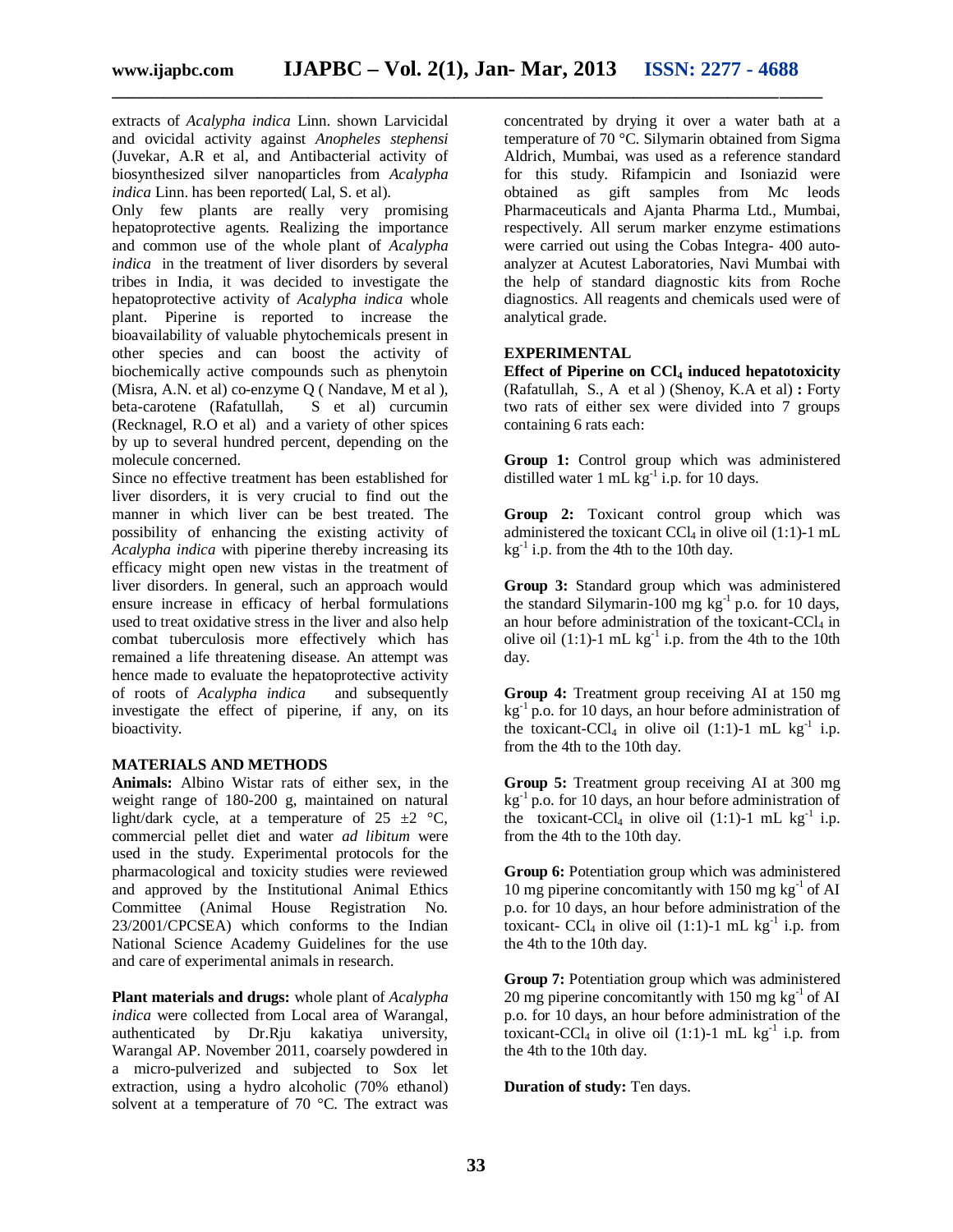**Procedure:** The rats were sacrificed on the 11th day under light ether anaesthesia. Blood withdrawal (4 mL) was carried out by cardiac puncture; serum was separated by centrifugation at 3000 rpm using the pathological centrifuge. Estimation of biochemical parameters namely serum marker enzymes-SGOT, SGPT, ALP was done by using the auto-analyzer.

**Effect of Piperine on Anti- tubercular drug induced hepatotoxicity (**Shoba, G et al )**:** Forty two rats of either sex were divided into 7 groups containing 6 rats each:

**Group 1:** Control group which was administered 1% CMC 100 mg  $kg^{-1}$  p.o. for 30 days.

**Group 2:** Toxicant control group which was administered the toxicant rifampicin 50 mg  $kg^{-1}$  + isoniazid 50 mg  $kg^{-1}$  in 1% CMC p.o. for 30 days.

**Group 3:** Standard group which was administered the standard Silymarin-100 mg  $kg^{-1}$  p.o. for 30 days, an hour before receiving the toxicant rifampicin 50 mg  $kg^{-1}$  + isoniazid 50 mg  $kg^{-1}$  in 1% CMC p.o. for 30 days.

**Group 4:** Treatment group receiving AI at 150 mg  $kg<sup>-1</sup>$  p.o. for 30 days an hour before receiving the toxicant rifampicin 50 mg kg<sup>-1</sup> +isoniazid 50 mg kg<sup>-1</sup> in 1% CMC p.o. for 30 days.

**Group 5:** Treatment group receiving AI at 300 mg  $kg<sup>-1</sup>$  p.o. for 30 days, an hour before receiving the toxicant rifampicin 50 mg kg<sup>-1</sup> + isoniazid 50 mg kg<sup>-1</sup> in 1% CMC p.o. for 30 days.

Group 6: Potentiation group which was administered 10 mg piperine concomitantly with 150 mg  $kg^{-1}$  of AI p.o. for 30 days, an hour before receiving the toxicant rifampicin 50 mg kg<sup>-1</sup> +isoniazid 50 mg kg<sup>-1</sup> in 1% CMC p.o. for 30 days.

**Group 7:** Potentiation group which was administered 20 mg piperine concomitantly with 150 mg  $kg^{-1}$  of AI p.o. for 30 days, an hour before receiving the toxicant rifampicin 50 mg kg<sup>-1</sup> +isoniazid 50 mg kg<sup>-1</sup> in 1% CMC p.o. for 30 days.

**Duration of study:** Thirty days.

**Procedure:** The rats were sacrificed on the 31st day under light ether anaesthesia. Blood withdrawal (4 mL) was carried out by cardiac puncture; serum was separated by centrifugation at 3000 rpm using the pathological centrifuge. Estimation of biochemical parameters namely serum marker enzymes - SGOT, SGPT, ALP were estimated by using the autoanalyzer.

**Statistical analysis:** All the values are expressed as Mean ±SEM and data analyzed by one-way ANOVA, using Graphpad INSTAT. The level of significance was found out by Dennett's test wherein all the groups are compared against control.  $\frac{*p}{0.01}$  was considered to be significant.

#### **RESULTS**

In CCl<sub>4</sub> induced hepatotoxicity the administration of the toxicant CCl<sub>4</sub> showed a distinct rise in the levels of serum marker enzymes namely SGOT, SGPT and ALP as shown in group 2 of Table 1. The drug treatment (AI) was carried out at 2 dose levels 150 and 300 mg  $kg^{-1}$  both of which along with the standard (silymarin) treated group showed a significant reduction in the elevated enzyme levels ( $p<0.01$ ). However the treatment group at 300 mg kg<sup>-</sup> showed values of enzymes comparable to the control group as shown by the statistical analysis (p<0.01). Taken together these data suggest a dose dependent hepatoprotective activity of AI.

In Rifampicin-Isoniazid induced toxicity (Table 2) a considerable elevation in the levels of serum enzymes was observed in group 2 receiving only toxicant i.e., Rifampicin and Isoniazid.

The enzyme levels of the standard silymarin treated group were found to be considerably reduced  $(p<0.01)$  and comparable to control. However the drug treatment at 150 mg kg<sup>-1</sup> showed that only the reduction in the ALP levels were found to be significant. In comparison the drug treatment at 300 mg  $kg^{-1}$  also showed statistically significant reduction in levels of enzymes comparable to control with  $(p<0.01)$ . Like CCl<sub>4</sub> these data also suggest dose dependent hepatoprotective activity of AIE.

It shows the potentiation of AI activity by piperine in  $CCl<sub>4</sub>$  induced hepatotoxicity which was found to be dose dependent with both groups showing significant reduction in the enzyme levels  $(p<0.01)$ . In Rifampicin-Isoniazid induced hepatotoxicity. piperine -10 mg was found to be quite significant  $(p<0.01)$  for reduction in the ALP levels and the group but less significant  $(p<0.05)$  for SGOT and SGPT. However piperine -20 mg was found to be extremely significant with a marked reduction in levels of all enzymes  $(p<0.01)$ . Thus the above data suggests that piperine was found to potentiate the hepatoprotective activity of AI in a dose dependent manner.

#### **DISCUSSION**

**Carbon tetrachloride** induced hepatotoxicity is well documented regarding its toxic effects on the liver.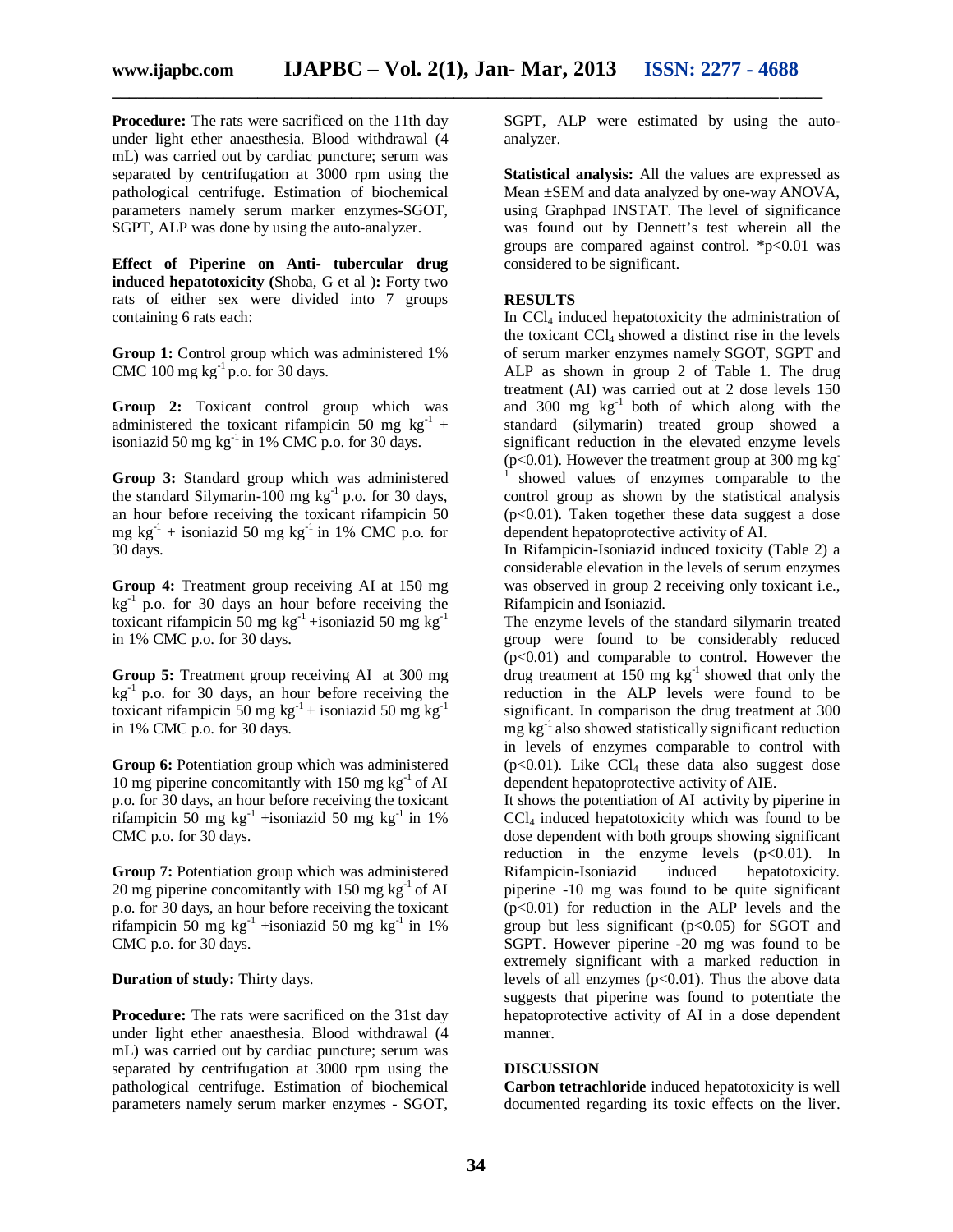Following  $CCl_4$  administration the toxin  $CCl_4$  is biotransformed by cytochrome P-450 to produce the trichloromethyl free radical  $(CCl_3^*)$ . This is turn elicits lipid peroxidation of membrane lipids in the presence of oxygen radical generated by metabolic leakage from mitochondria. All these events culminate in functional and morphological changes leading to loss of integrity of cell membranes which is evidenced by the rise in levels of serum marker enzymes- SGOT, SGPT, ALP, damage of hepatic tissue due to the reduced activity of the anti-oxidant enzymes and disturbance of  $Ca^{2+}$  homeostasis (Velpandian T.,R et al ). SGPT is an enzyme present in hepatocytes (liver cells). When a cell is damaged, it leaks this enzyme into the blood, where it is measured. SGPT rises dramatically in acute liver damage. SGOT is similar to SGPT in that it is another enzyme associated with liver parenchyma cells. It is raised in acute liver damage but also present in red cells, cardiac and skeletal muscle and is therefore not specific to the liver (Vladimir, B et al). ALP is present in cells lining the biliary ducts. ALP levels rise with infiltrative diseases of the liver. As evidenced in Table 1 and 2 the treatment groups lower the levels of SGPT, SGOT and ALP which are observed to be higher in the toxicant groups thus indicating damage to the hepatocellular membrane.

The use of isoniazid (INH) and rifampicin in the treatment of tuberculosis is limited by their potential for hepatotoxicity. The incidence of hepatotoxicity is higher with isoniazid and rifampicin combination than with isoniazid or rifampicin alone (Vladimir, B. and M. Majeed, 2000 et al ). A meta-analysis has shown an incidence rate of liver toxicity of 2.6% with isoniazid and rifampicin co administration, but only 1.1% with rifampicin alone and 1.6% with isoniazid alone<sup>19</sup>. The conversion of monoacetyl hydrazine, a metabolite of INH, to a toxic metabolite via cytochrome P450 leads to hepatotoxicity. Patients on concurrent rifampicin therapy have an increased incidence of hepatitis, which has been postulated to be due to rifampicin-induced cytochrome P450 enzyme-induction, causing an increased production of toxic metabolites from acetyl hydrazine ( Ellard, G.A. and P.T. Gammon, 1976 et al ) (Wing-Wai, Y. et al ).

Rifampicin increases the metabolism of INH by acetylation and hydrolysis to isonicotinic acid and

hydrazine, both of which are hepatotoxic on activation by cytochrome P450. The plasma half life of AcHz (metabolite of INH) is shortened by rifampicin. AcHz is quickly converted to its active metabolites i.e., reactive acylating species which bind covalently to the liver macromolecules causing hepatocyte injury. Thus there is a higher incidence of liver necrosis caused by INH and rifampicin in combination (Wing-Wai, Y. and L. Chi-Chiu, 2007 et al )

Since both  $CCl_4$  and rifampicin-isoniazid combination involve activation by cytochrome P450, subsequent damage to the hepatocellular membrane by the toxic intermediate and increase in lipid peroxidation**,** the possible hepatoprotective mechanism of *Acalypha indica* would be inhibition of cytochrome P450 leading to inhibition of the lipid peroxidation**,** stabilization of the hepatocellular membrane and enhancement of protein synthesis( Zutshi et al and C.L. Chopra, 1987) (Wing-Wai, Y. and L. Chi-Chiu, 2007 et al). have demonstrated that Piperine can enhance blood levels of drugs like vasicine, sparteine, phenytoin, propranolol, theophylline, rifampicin when co administered with them. Piperine has been reported to enhance the bioavailability of a number of drugs by a non-specific and non-competitive inhibition of metabolic enzymes. It has been shown to inhibit both the monooxygenases and the conjugating (phase II) enzyme UDP-glucuronyl-transferase1. Thus the effect of potentiation of piperine may be attributed to the inhibition of metabolizing enzymes which metabolise the active constituent of *Acalypha indica* which is punarnavine, thus accounting for the increase in the hepatoprotective activity of *Acalypha indica.*

On the basis of the obtained results in this study it can be concluded that the roots of *Acalypha indica* exert a protective effect against  $CCl<sub>4</sub>$  and Rifampicin-Isoniazid induced hepatocellular damage. The flavonoids present in *Acalypha indica* may probably prevent the accumulation of excessive free radical**s**  and protect the liver against  $CCl<sub>4</sub>$  and Rifampicin-Isoniazid intoxication. It was also found that piperine had a dose dependent potentiating effect on the hepatoprotective activity of *Acalypha indica* which can have important clinical implications in the future treatment of liver disorders.

| S. No. | Group            | <b>ALP</b>       | <b>SGOT</b>        | <b>SGPT</b>       |
|--------|------------------|------------------|--------------------|-------------------|
|        | Control(a)       | $132.26 + 3.013$ | $134.26 + 7.633$   | $43.63 + 2.25$    |
|        | Toxic(b)         | $404.17 + 6.427$ | $4080.22 + 182.78$ | $3014.55 + 82.65$ |
|        | Standard         | $223.60 + 1.622$ | $444.70 + 60.33$   | 450.23+ 109.72    |
|        | Test AI 150mg/kg | $232.59 + 8.019$ | $1850.36 + 160.33$ | $1980.10 + 57.82$ |
|        | Test $300$ mg/k  | $135.63 + 2.15$  | $148.56 + 3.072$   | $59.06 + 3.903$   |

**Table 1: Effect of acalypha indica extract ccl<sup>4</sup> induced Hepatotoxicity- Biochemical parameters**

All Values are expressed as mean +\_SEM. N=6 (a) as compared to control group

(b) as compared toxic group. Analysis by one way ANNOVA followed by Dunnet"s test \* significant as p<0.01